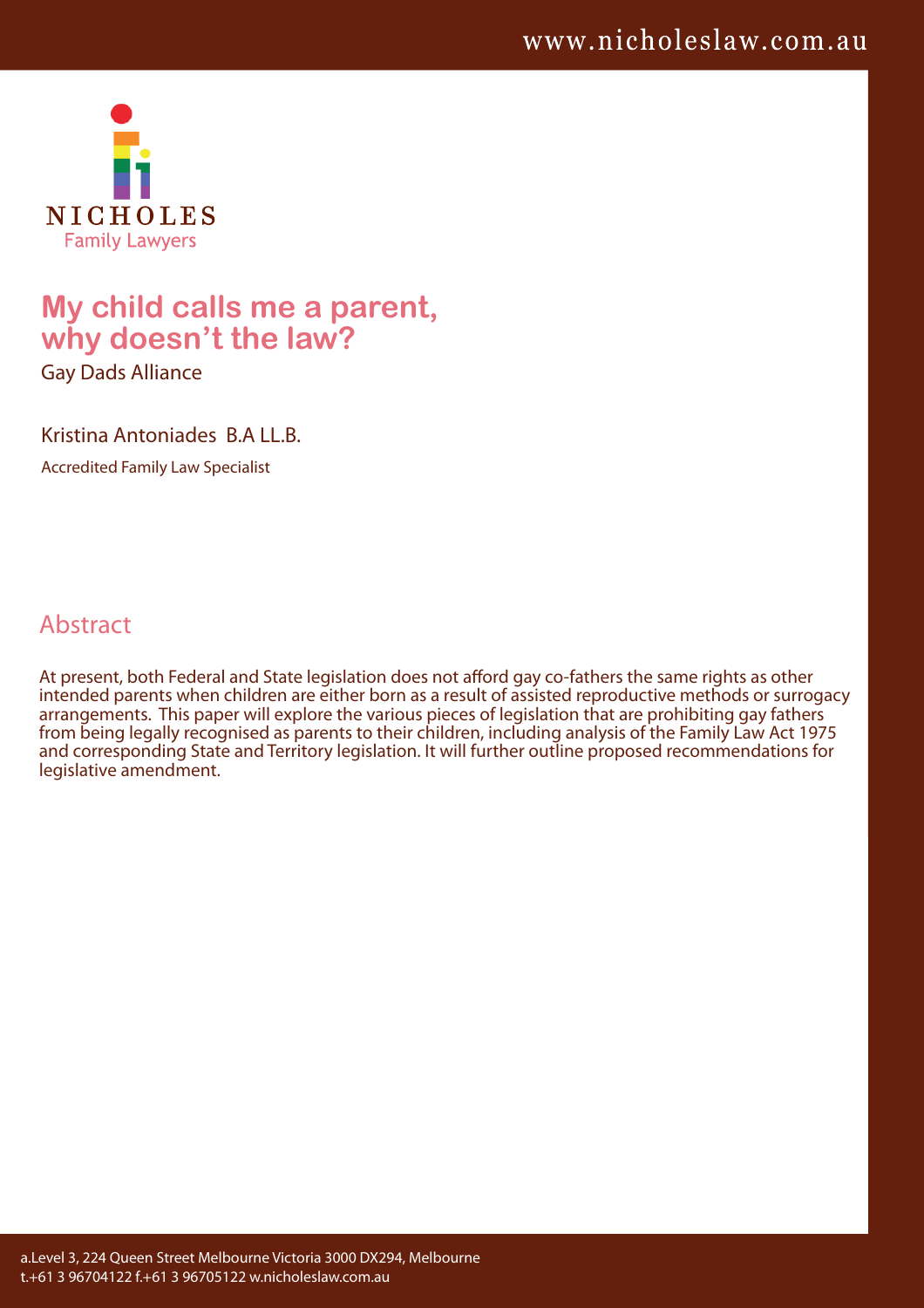#### Who is a parent pursuant to the provisions of the Family Law Act 1975 (Cth)?

The Family Law Act 1975 (Cth) ("the FLA") provides at sections 60H, 60HA and 60HB an exhaustive definition as to who is deemed a parent.

In December 2008, s60H (1) of the FLA was repealed and replaced with retrospective legislation in the following terms:

(1) If:

(a) a child is born to a woman as a result of the carrying out of an artificial conception procedure while the woman was married to, or a de facto partner of, another person (the other intended parent ); and (b) either

(i) the woman and the other intended parent consented to the carrying out of the procedure, and any other person who provided genetic material used in the procedure consented to the use of the material in an artificial conception procedure; or

(ii) under a prescribed law of the Commonwealth or of a State or Territory, the child is a child of the woman and of the other intended parent; then,

whether or not the child is biologically a child of the woman and of the other intended parent, for the purposes of this Act: (c) the child is the child of the woman and of the other intended parent; and

d) if a person other than the woman and the other intended parent provided genetic material--the child is not the child of that person.

## Implications of the amendments to s60H

The implications of the repealed and now amended s60H are vast. Although the amended s60H provides non biological parents in lesbian relationships the status of legal parentage, the amendments failed to have regard to the legal rights of gay co-fathers who, prior to the amendments, were considered the legal parents of their children born through assisted reproductive technology.

The amendments resulted in outcomes that in the writer's view were not the intention of the legislatures and implications on parents that were not considered prior to the amendments being enacted.

In conjunction with amendments to state legislation, which occurred contemporaneously with the amendments at Commonwealth level, it resulted in intended gay co-father's being removed from their children's birth certificates; removal of parental responsibility previously afforded to gay co-father's and consequently, the removal of parental responsibility to make decisions regarding their child(ren); no avenue of recourse for gay co-fathers to pursue their parental rights to their children; and, retrospectively prohibiting the recognition of a child's biological father.

The inherent problems with the amendments to s60H were highlighted in the recent case of Wilson and Anor & Roberts and Anor (No.2)[2010] FamCA 734 (19 August 2010).

In this case, Ms Roberts and Ms Boston ("the mothers") who had been in a relationship for approximately 12 years, approached Mr Wilson and Mr Farmer ("the fathers") and requested that they donate sperm in an attempt to conceive a child of which any child born would be co-parented jointly by the mothers and fathers. Although the intention of the parties prior to conception was in dispute throughout the case, the Court accepted that it was the mutual agreement of the parties that the fathers would play a significant role in the child's life. In July 2008, Baby E was born.

From the time of Baby E's birth, the fathers played a significant role in his life caring for him two (2) full days per week and on one other evening per week. The mothers formed the opinion that Baby E's relationship with the fathers was causing upset to Baby E and unilaterally suspended contact between Baby E and the fathers. On 9 September 2009 the Fathers issued proceedings before the Federal Magistrates Court of Australia at Melbourne to reinstate their time with Baby E.

Dessau J who heard the matter on appeal was satisfied that the mothers and fathers did initially set out with a shared decision, as two couples, to create and contribute to the raising of a much-wanted and much-loved child. Dessau J did however conclude that Baby E could not successfully be parented in an equal division of parenting roles between all four adults due to the high conflict between the parties and the threat that the mothers perceived the fathers to be to their family unit. Dessau J further found that Baby Es primary attachment was to the mothers. Dessau J also concluded that she was "satisfied that E should have the benefit of the men's loving involvement in his life, and that it should be a meaningful relationship". She further concluded that she was not satisfied that "it should be at a level, time-wise, whereby the women would inevitably feel that their family unit is severely compromised, nor should their freedom of movement be so restricted that they cannot relocate" overseas. In this case parental responsibility was afforded to the mothers pursuant to s60H of the FLA and they were at liberty to relocate overseas with Baby E, with the Fathers to have specified time with Baby E. This was despite the initial intention of the parties.

This case is on point and highlights the problematic legislation governing gay fathers and co parenting arrangements. As evidenced in this case, s60H of the FLA affords the co-father no protection or parental status of their child, regardless of the intentions of the parties at the date of conception.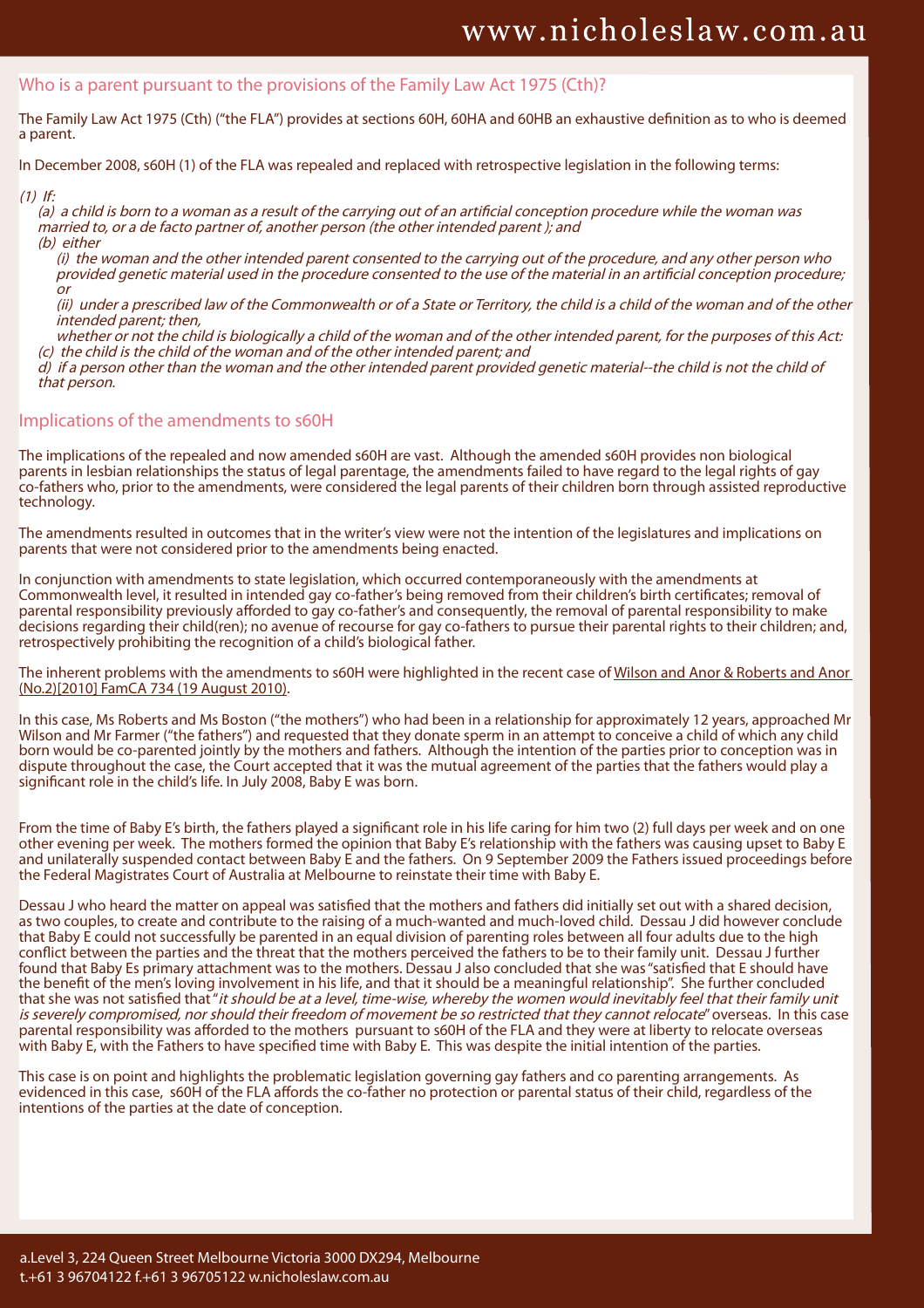or

## The inclusion of s60HA in the Family Law Act 1975 – Children of Defacto Partners

For the purposes of the FLA, a child is deemed to be a child of a person's defacto if the following conditions are met;

- (1) (a) the child is a child of the person and the person's de facto partner; or
- (b) the child is adopted by the person and the person's de facto partner or by either of them with the consent of the other;
- (c) the child is, under subsection 60H(1) or section 60HB, a child of the person and the person's de facto partner.

Although this paper will not be exploring the laws pertaining to adoption, it is noted that Section 60HA does nothing to enhance the parental rights of gay co-fathers. Firstly, s60HA(1)(a) is clearly intended to apply to heterosexual defacto couples as two men are unable to conceive a child together. Secondly, it is illegal in many states of Australia for a same sex couple to adopt a child which are the requirements pursuant to  $s60HA(1)(b)$ , and thirdly,  $s60HA(1)(c)$  defines a child of a defacto relationship if the child was conceived through artificial conception procedures as governed by s60H, which we have already seen grossly undermines gay co-fathers rights.

## The inclusion of s60HB – Children born under surrogacy arrangements

Section 60HB provides that if a Court has made an order under a prescribed law of a State or Territory to the effect that either a child is a child of one or more persons; or each of one or more persons is a parent of a child, then for the purposes of the FLA, the child is the child of each of those persons.

This means that if State based legislation confers parental rights upon a person then for the purposes of the FLA, the child will be deemed a child of those persons. The impact of this addition to the FLA has caused outcomes

that in the writer's view were not considered prior to the amendments being enacted.

This is highlighted in the recent case of Re Michael (Surrogacy Arrangements)-(2009) 41 Fam LR 694, where the Family Court of Australia had to consider who was a "parent" within the meaning of s60H of the FLA after the 2008 amendments referred to above.

Watts J held that ss60H (1) and 60HB of the Family Law Act now provides an exhaustive definition as to who is legally a parent.

In Re Michael, Watts J dismissed the application of intended parents of a surrogacy arrangement to commence proceedings to adopt the child born from this arrangement as they were not the child's parents pursuant to ss 60H(1) and 60HB of the Act, which in Watts J view, provided an exhaustive definition of a "parent".

In this case, the surrogate 'Lauren' was the mother of the intended mother, Sharon who was married to Paul. Sharon was diagnosed with cervical cancer and prior to commencing treatment, which would render Sharon infertile, her eggs were harvested. An embryo was produced using her husband, Paul's sperm. The embryo was implanted into Sharon's mother, Lauren who carried Michael in utero and gave birth to him. Lauren and Paul were registered as Michael's parents on his birth certificate. Paul, Lauren and Sharon made an Application to the Family Court of Australia seeking orders that leave be granted for them to commence adoption proceedings for the adoption of Michael.

The Application was dismissed by the Court because there was no law in the state of NSW which would allow Paul and Sharon to have an order made in their favour to the effect that they were Michael's legal parents. Watts J stated (at [34]) that it was the legislative intent of s60HB of the FLA to only grant the status of parents to the providers of genetic material in a surrogacy arrangement if that was consistent with an order made in accordance with state legislation. Thus, as there is no law in NSW allowing such order, it was parliament's intention that they not be recognized as parents. Consequently the provisions of s60H (1) (d) of the FLA apply and a child is not to be considered a child of those who have provided genetic material. The impact of Watt J's judgment is two fold. Firstly, His Honour's conclusions indicate that the exact same fact scenario could potentially lead to different results in other states of Australia depending on legislation governing surrogacy arrangements in each state, and secondly, there needs to be serious consideration given to the provisions of the Family Law Act and how they are read with other prevailing sections of the Act.

This case means that even if there is a surrogacy arrangement in place, and it is agreed that the intended parents are to be the legal parents of any child born as a result of the surrogacy arrangement, depending on the state based legislation, there may be no option for the intended parents to be granted legal parentage of their child.

We are seeing more surrogacy arrangements being utilized by gay men internationally due to the restrictions with surrogacy arrangements in Australia. Putting aside the potential ethical and moral dilemmas that international surrogacy in some countries may attract, the reality is, surrogacy arrangements are being undertaken every day in international countries with parents bringing their children to Australia after the child is born. This legislation and the amendments to the FLA result in a father's biological child not being recognized as a parent of their child pursuant to the provisions of the FLA. This therefore leads to the question as to the legal parentage of a child born through a surrogacy arrangement where the surrogate remains overseas and seeks no involvement with the child, and the biological father of the child has no legal parentage is this child parentless?

So what happens to a child in this situation? Unfortunately, there are a number of families that are currently facing this dilemma, with their children having no legal parents in Australia, and the parents they know, are, "persons concerned with their care, welfare and development" pursuant to s65C of the FLA and require parenting orders to confer parental responsibility upon them to allow them to make decisions for their children. However, obtaining parenting orders in these circumstances can be problematic, costly and timely. The surrogate must be joined as a party to the proceeding and consent to an order being made. In circumstances where the surrogate may be from overseas, attempting to effect service on them can be expensive, timely and can result in more procedural hearings rather than substantive hearings relating to the child. If the primary intention of the FLA is the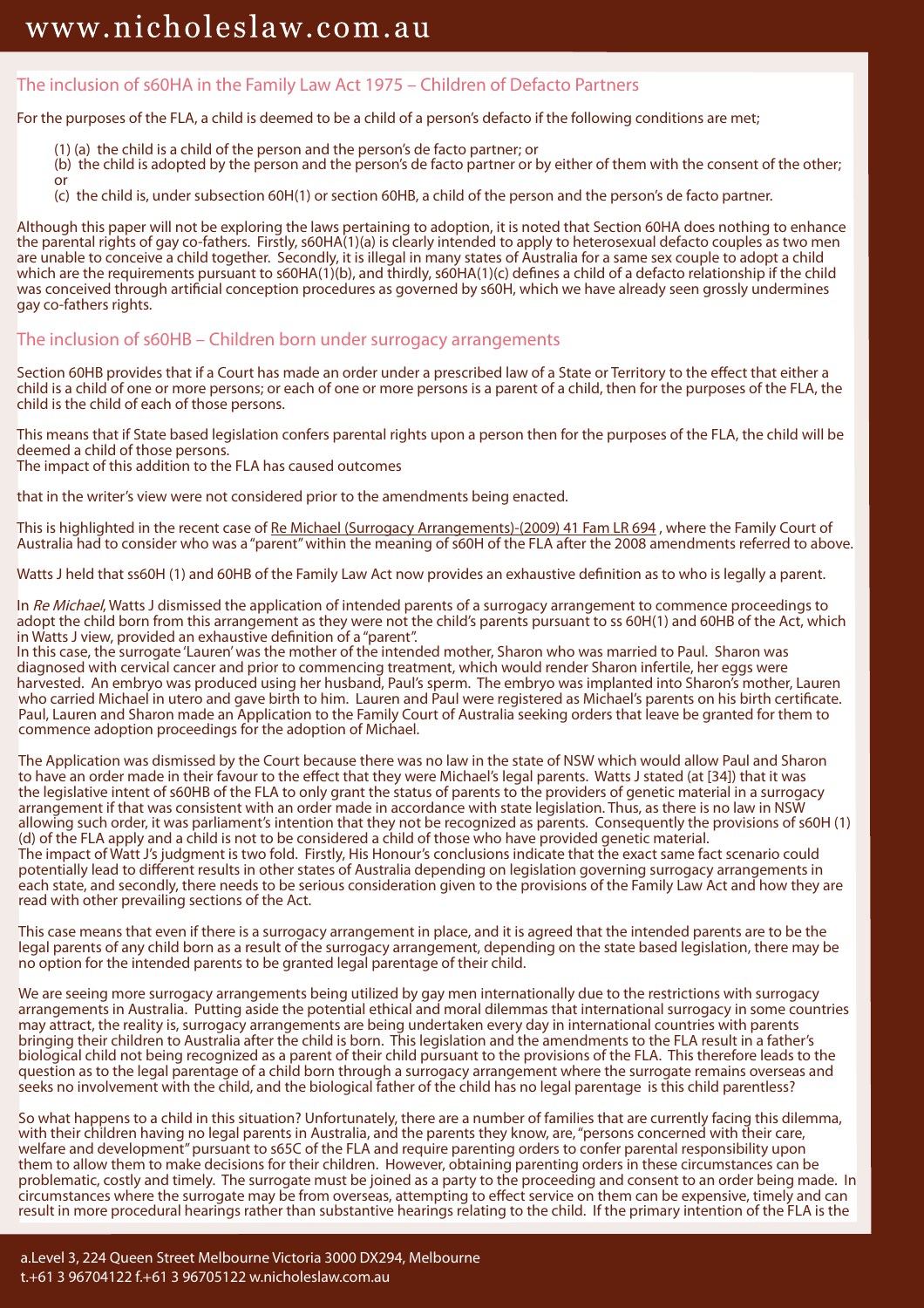child's best interest is the paramount consideration, then the current legislation conflicts with this intention. How can it be in a child's best interest to not have a legal parent?

## Presumption of parentage arising from registration of birth

#### Section 69R of the FLA provides as follows:

"If a person's name is entered as a parent of a child in a register of births or parentage information kept under a law of the Commonwealth or of a State, Territory or prescribed overseas jurisdiction, the person is presumed to be a parent of the child".

Strictly speaking, one could argue that s69R should provide the intending parent and gay co-father with a presumption of parentage if they are named on their child's birth certificate. This is however unfortunately not the case and gives rise to a conflict between presumptions of parentage at state and commonwealth levels.

By virtue of s60H(1)(a)-(c) of the FLA, a surrogate mother's married or de facto partner has a presumption of parentage. However, s60H(1)(d) provides that if a person other than the woman and her married or de facto partner provide the genetic material for the child, then the child is not a child of that person. S60H(1)(d) has the unfortunate impact of precluding a gay co-father and intending parent from being identified as a "parent" under the provisions of the FLA unless they are married to or in a de facto relationship with the surrogate mother.

It should be noted that the presumption of parentage under s60H is irrebuttable however the presumption of parentage under s69R is rebuttable. This means that the presumption of parentage under s60H will prevail over the presumption of parentage under s69R. Accordingly, even though a gay co-father may be registered on a birth certificate of their child as the Father, this will not afford them the presumption of parentage and the child's birth certificate can be retrospectively amended to remove him.

The conflict within the provisions of the FLA was identified in Re Michael above, which resulted in the surrogate and her partner having the presumption of parentage of what in reality was their grandchild, and which was not the intention of the intending parents or the surrogate and her partner.

#### In Re Michael, Watts J concluded [at 51] :

- 1. Section 69U is rebuttable not only by proof but also by other provisions within the FLA by virtue of the fact that the words "if and only if" are omitted from the section; and
- 2. That persons providing genetic material in a surrogacy arrangement could register as parents without any state order being made. Section 69R of the FLA then allowed them to be parents for the purposes of the FLA, which in turn means that the parliamentary intention behind s60HB of the FLA would be eluded.

In summarizing his conclusions, Watts J made the following recommendations for amendments to the FLA and companion regulations made under the Family Law Regulations;

- 1. Amend s60H to make it clear that s60H of the FLA is subject to the provisions of s60HB of the FLA;
- 2. Amend s 69U of the FLA to make it clear that parentage presumptions can be rebutted by the operation of other parts of the  $FI$   $A$
- 3. If it is intended that s 60H of the FLA has no application to surrogacy arrangements, to amend s60H of the FLA to make that clear or alternatively amend the definition of "artificial conception procedures" to exclude surrogacy arrangements from that definition.

It is the writer's view that these amendments are essential in ensuring that surrogacy arrangements are properly governed and correctly identify the parentage of children born as a result of surrogacy arrangements. Re Michael highlighted the need for such amendments and Watts J correctly identified the sections that require legislative change. The writer further proposes that the definition of 'parent' as outlined in section 4 of the FLA be amended to define a parent as;

- 1. the biological parents of a child conceived through intercourse;
- 2. the parents of a child lawfully adopted by them;<br>3. parents recognized under s 60H of the FLA: and
- 3. parents recognized under  $s$  60H of the FLA; and  $4$  parents recognized under state laws prescribed
- parents recognized under state laws prescribed by the FLA

#### Recent developments in Surrogacy Laws

On 1 June 2010, the Surrogacy Act 2010 (QLD) received the Royal Assent thereby repealing the Surrogate Parenthood Act 1988. Under the repealed legislation, the QLD parliament prohibited both commercial and altruistic surrogacy and went as far as to make both forms of surrogacy a criminal offence.

Fortunately, with the implementation of the Surrogacy Act 2010 (QLD) the decrimalisation of altruistic surrogacy was introduced and now affords the opportunity for the child's parentage to be transferred to the intended parents (regardless of gender and sexuality) upon the birth of the child.

On 11 May 2010, Connor Harris was the first child to be born under the altruistic surrogacy laws to his parents, Bentley and Matt Harris. Pursuant to the amended legislation, Connor's birth certificate lists Bentley as his father and Matt as his other parent.

Further developments to the laws governing surrogacy in NSW were enacted on on 16 November 2010, when NSW parliament followed suit and passed the Surrogacy Act 2010 (NSW) which affords parents of children born through surrogacy arrangements legal recognition regardless of the gender of the parents. Under this legislation, intended parents are now able to apply to the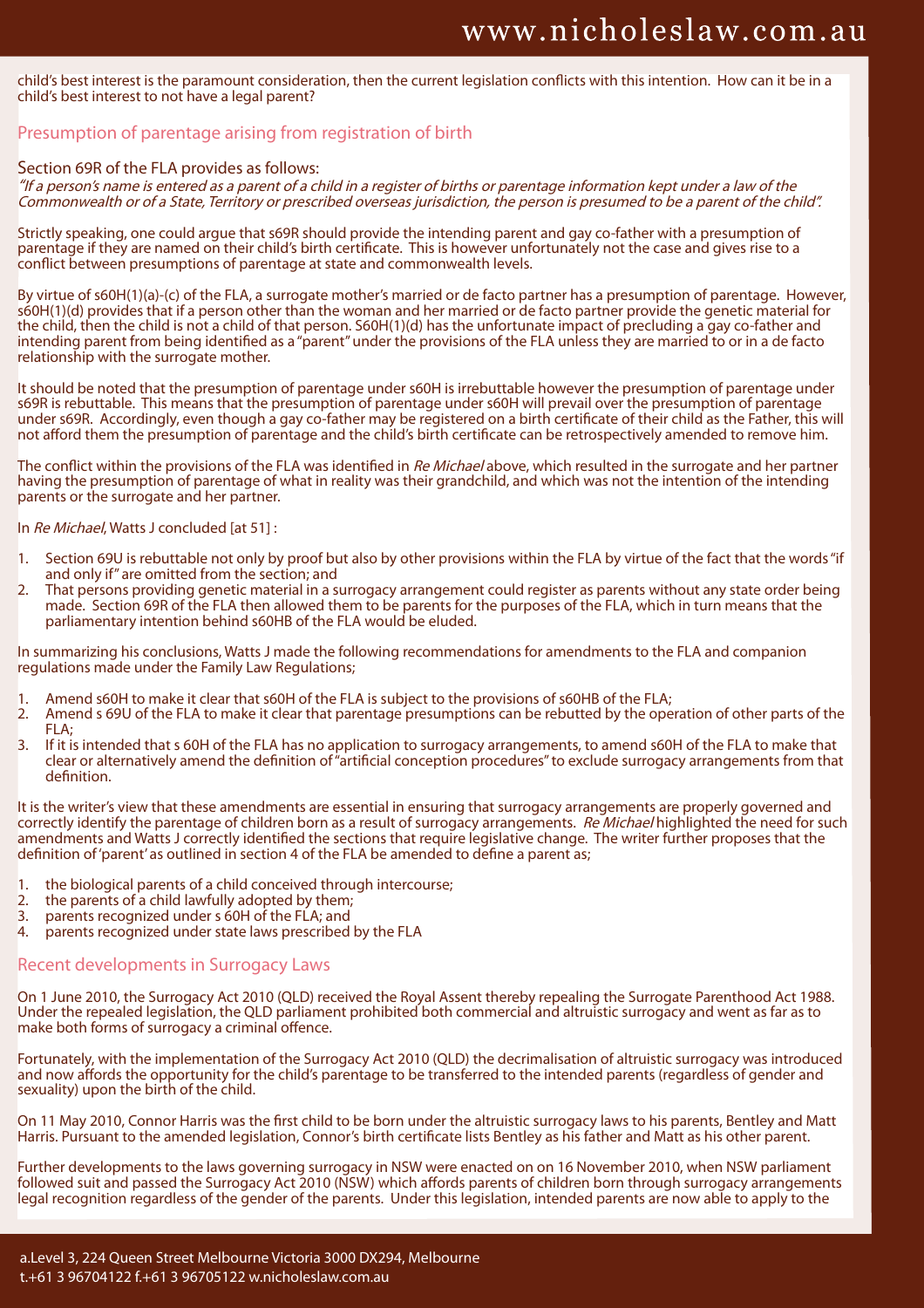Court for orders to recognise the parentage of their child. This affords parents the rights that previously were only available pursuant to an Order of a Court exercising jurisdiction under the FLA for parental responsibility without transferring the parentage of the child.

In order to attract the legislation and the presumptions under the Surrogacy Act 2010 (NSW), the Court must be satisfied that the arrangement was entered into prior to conception, there was no payment to the surrogate other than for associated medical expenses and all parties consent to the Orders being made.

Unfortunately, other states are yet to enact similar legislation and gay co-fathers still face the obstacles which have been canvassed in this paper.

### A Historical analysis of the Court's position - 2002 to present

As discussed, questions as to the parentage of children arise when a child is conceived through either assisted reproductive procedures or surrogacy arrangements. The issue of who is a parent under these circumstances has been addressed in many cases and most notably in 2002 in the case of Re Patrick (2002) 28 Fam LR 579; FLC 93-096.

In Re Patrick, Guest J considered an application for contact by a man who had provided genetic material to a lesbian couple and conceived a child through an artificial insemination procedure. Guest J held that under s60H(3) a child was to be regarded as the child of the biological father, and the biological father is to be regarded as a "parent" of the child, only if there was a specific state or territory law which expressly conferred that status on a sperm donor for the purposes of the Act. At that time there was no such prescribed law and therefore the man fell outside the meaning of a "parent" under the FLA.

At this time Guest J urged for legislative reform. He stressed that it was time for state laws to be enacted to make available to lesbian women and their known donors a "well regulated scheme with all the safeguards, medical and otherwise, available to heterosexual couples". Little was done to affect legislative change at this time despite the clear problems with the law and the lack of recognition of co-parenting arrangements within lesbian and gay co parenting arrangements.

In 2003, this issue again came before the Family Court of Australia in the case of Re Mark (2003) 31 Fam LR 162; [2003] FamCA 822. In this case Brown J agreed with Guest J that law reform was desired but disagreed that a "biological" father should be regarded as a "parent" only if there is a specific state or territory law that expressly confers that status on a sperm donor for the purpose of the FLA. The facts of this case did however differ to Re Patrick. In this case there was a surrogacy arrangement in the USA and a child was born to a surrogate mother, using a donated egg and the sperm of the applicant. The child born as a result of this surrogacy arrangement was brought up by the applicant and his gay partner.

Brown J held (in obiter) that a man who had "provided his genetic material for the express purpose of fathering a child he would parent" was a "parent" in the ordinary meaning of the word and thus a "parent" for the purpose of the Family Law Act 1975". Brown J further stated that s60H is not an exhaustive definition of "parent", but instead enlarges rather than restricts the categories of people who may be regarded as parents.

## Co-Parent recognition

We are increasingly seeing arrangements between gay fathers (whether single or in a relationship) and mothers (whether single or in a relationship) entering into private co-parenting arrangements in order to conceive a child. This is a common practice when lesbian mothers seek a known donor to conceive a child through assisted reproduction technology (including selfinsemination). Although in theory these arrangements appear to work for all parties with a child born to two parents (or four, depending on their relationship status), it leaves gay co-fathers vulnerable to the co-mother to determine their relationship with the child despite the parties intention at the date of conception.

As previously outlined, section 60H of the FLA deals with children born as a result of artificial insemination procedures. Unfortunately, a gay co-father's legal recognition for any child born as a result of an artificial insemination procedure is non existent. At best under the current legislation, gay co-fathers could be considered a person concerned with the 'care welfare and development' of the child pursuant to section  $65C(c)$  of the FLA but not as a 'parent'.

Section 65C of the FLA outlines who may make an application for a parenting order in relation to a child. However, a parenting order does not transfer the parentage of a child but will provide for who a child with live will and how much time the child will spend with either the other non resident parent or other person in whose favour an Order is made. The inherent problem with this legislation is that there is no way to ensure that the gay co-father will play a role in the child's life. It may be the intention of both the co-mother and co-father for the child to spend regular, consistent and significant time with both parents, but the reality is that there is no legal process to protect this intention. The parties can execute a "Donor Agreement" which outlines their intention as co-parents to their child but it is not legally binding. This means that if the coparents relationship breaks down prior to the birth of the child, or the co-mother decides to change her mind about the cofather's role in the child's life, they have no recourse other than to make an application under the FLA pursuant to section 65C(c) of the FLA as a person concerned with the care, welfare and development of the child.

The Donor Agreement can be produced to the Court as evidence of the intention of the parties when the child was conceived but nothing more. It is not legally binding and if the gay co-father is unable to form a relationship with the child after the child's birth, then they would be hard pressed in being successful in making an application pursuant to section 65 of the FLA.